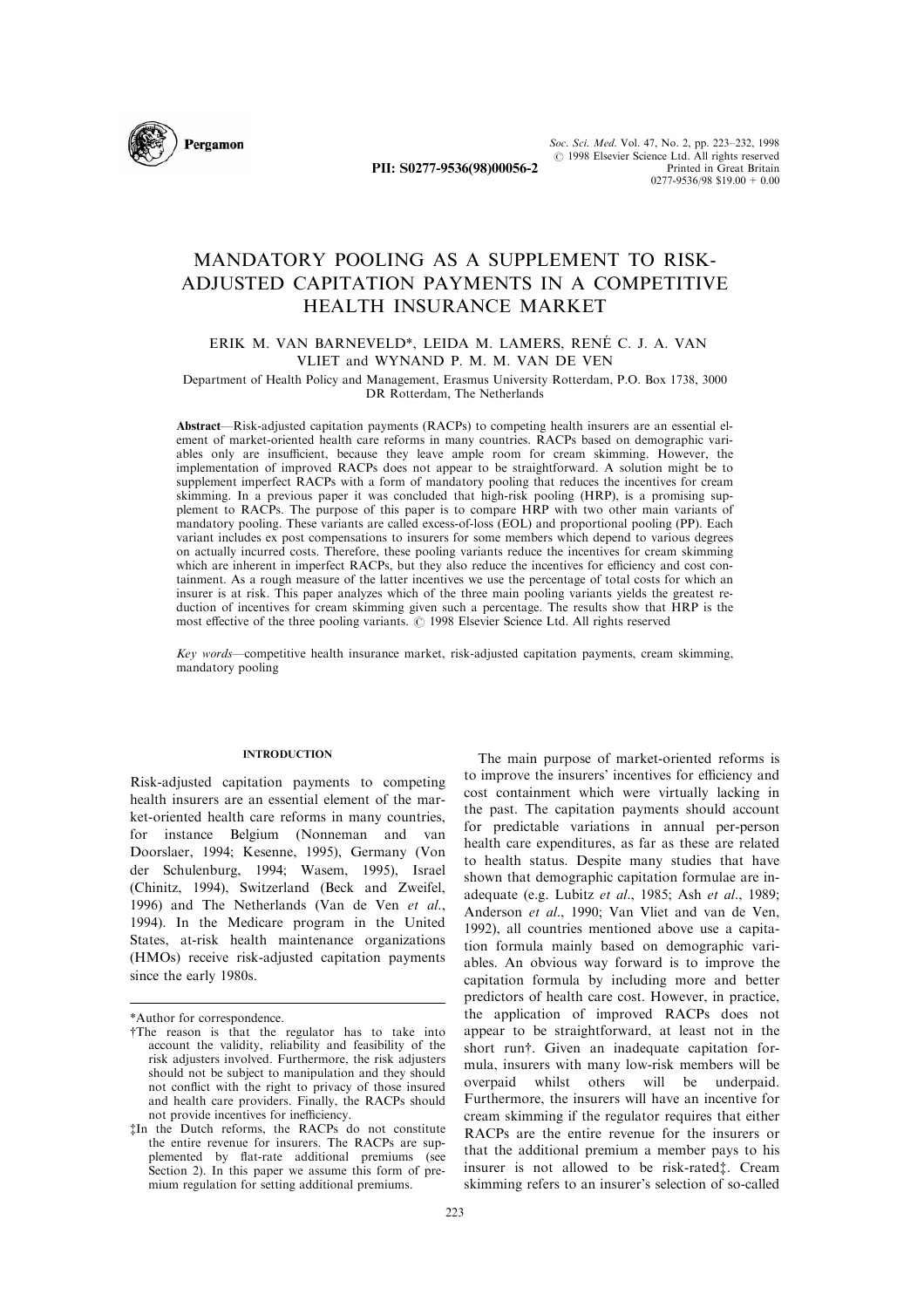preferred risks, that is members expected to be profitable given the RACPs and the regulatory regime for setting additional premiums. If cream skimming occurs, it is counterproductive with respect to supposedly positive effects of competition, that is, improving efficiency of care and becoming more responsive to consumer's preferences. Therefore it is necessary to prevent cream skimming in order to reap the fruits of a competitive health insurance market with a regulated premium structure.

Given imperfect RACPs, several mandatory pooling variants may reduce the disadvantages of the imperfect capitation formula. In a previous paper it was concluded that one specific variant of mandatory pooling, high-risk pooling, is a promising supplement to RACPs (Van Barneveld et al., 1996). Based on a more comprehensive data set, we compare, in the present paper high-risk pooling with two other main variants of mandatory pooling. Moreover, the consequences of pooling for various cost categories are investigated as well as different selection strategies in the case of high-risk pooling.

Although the mandatory pooling variants could be used to supplement any RACP-formula, we restrict this paper to demographic RACPs because they are employed already in several countries and are generally available. The three main pooling variants include ex post compensations to insurers for some members which depend to various degrees on actually incurred costs\*. Therefore, these pooling variants reduce incentives for cream skimming but they also reduce incentives for efficiency and cost containment. The purpose of this paper is to analyze which pooling variant might give the greatest reduction of incentives for cream skimming given a certain level of pooling. This paper does not discuss the desirability of the development of competition among insurers. Such discussions can be found, for instance, in the special issue "Forming and reforming the market for third-party purchasing of health care'' of this journal (vol. 39, No. 10).

The paper is organized as follows. First we describe the background to our study. Then we will discuss the mandatory pooling variants. Thirdly, we present the data and methods used in the empirical analysis. Next the results of our analysis are presented. Finally the results are summarized and discussed.

## BACKGROUND TO THE STUDY

The reforms that are being implemented in the Dutch public health insurance market form the background to our study†. The public health insurance system concerns a compulsory individual health insurance (not group health insurance). Direct government control over prices and productive capacities is going to make way for regulated competition among sickness funds and among health care providers. Sickness funds are expected to function as intermediaries between consumers and providers and they are allowed to contract selectively with providers. Furthermore, sickness funds are expected to become more responsive to consumers' preferences.

The benefits package covers non-catastrophic risks such as hospital care, physician services and prescription drugs. The sickness funds must have an annual open enrolment period and must follow other procompetitive regulation<sup>†</sup>.

All people in the public health insurance market receive a subsidy toward their premium through one of the competing sickness funds. This subsidy comes from a Central Fund, supported by mandatory, income-dependent contributions paid through taxation. The per person subsidy is a risk-adjusted capitation payment (RACP) that does not vary by sickness fund. It equals the predicted per capita cost within the risk group to which the person belongs, minus a fixed amount. We will refer to predicted costs based on the capitation formula as the normative costs. The fixed amount is the same for all persons and is about 10% (in 1996) of the average predicted per capita cost of the public health insurance. The deficit generated by this deduction is filled by an additional premium that each person pays directly to the sickness fund of choice. Each sickness fund is free to set its own additional premium. However, government regulation requires that a sickness fund quotes the same premium to all

<sup>\*</sup>In this paper we do not consider ®xed payments for certain (medical) conditions that might occur during the year. Payment models that include such ex post payments are sometimes referred to as concurrent or retrospective risk adjustment models (see Ellis et al., 1996) to distinguish them from the usual prospective risk adjustment models. Concurrent or retrospective risk adjustment models can also be seen as a form of pooling, i.e. a condition-specific pooling variant with payments for pooled members that are independent of their actual costs. Of course, condition-specific pooling could imply payments based on the actual costs of pooled members as well. However, any conditionspecific pooling arrangements would create the potential for political battles over which conditions to admit to the pool, while those conditions that make members eligible for pooling might increase in popularity (Swartz, 1995). Therefore, in this paper we do not analyze condition-specific pooling arrangements.

<sup>{</sup>All employees (and their family members) earning an annual wage below a certain level are insured compulsory in the public health insurance sector. About twothird of the Dutch population is insured in the public health insurance sector. Except for a limited group of civil servants who have their own mandatory scheme, the remainder of the population, consisting mainly of self-employed and higher-income groups, can (and does) voluntarily buy health insurance from private health insurance companies.

<sup>{</sup>Formerly, the contract period was 2 years. In 1996, the government changed this period to 1 year.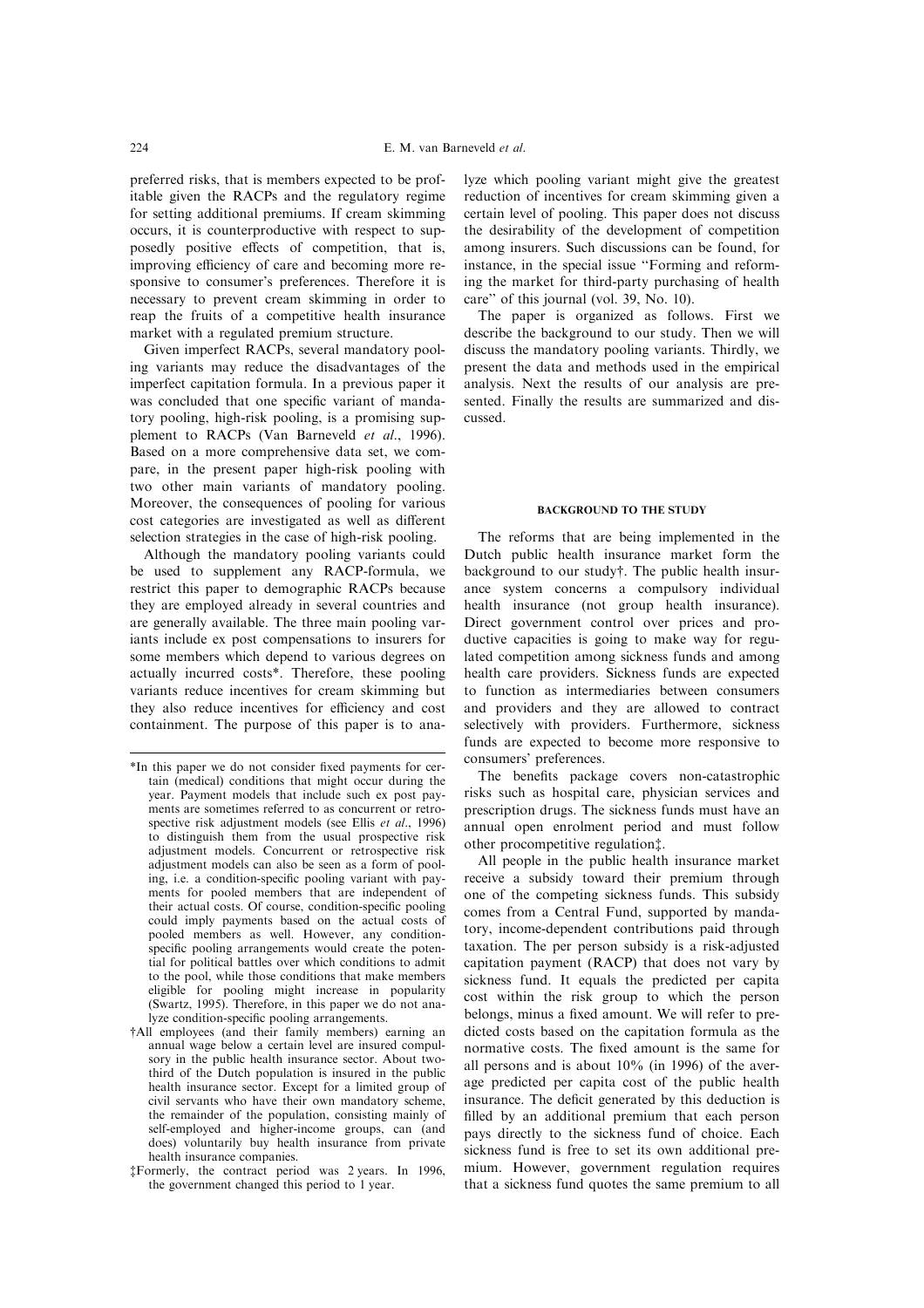members choosing the same insurance option\*. The additional premiums reflect the difference between capitation payments and actual costs, thus creating an incentive for competing sickness funds to be efficient.

In the period 1993 through 1996 the RACPs were based solely on demographic variables. If the sickness funds were fully at risk for the difference between their actual costs and normative costs, they would have a great incentive for cream skimming. To reduce this disadvantage of the crude RACPformula, the Dutch government introduced a system of partial capitation. In 1993, 1994 and 1995, the sickness funds were at risk for only about 3% of the difference between their actual costs and normative costs. The remaining 97% was compensated retrospectively. In essence, this boils down to a blended payment system, as proposed by Newhouse (1994), in which the weight on current expenditures is 0.97 and the weight on normative costs is 0.03. Although the application of these weights reduces nearly all incentives for cream skimming, it also removes nearly all incentives for efficiency and cost containment. In 1996, the weight on normative costs is about 0.15{. This blended payment system can be seen as one specific variant of mandatory pooling. We will refer to this variant as proportional pooling. The Dutch government is considering replacing this system of proportional pooling by another variant of mandatory pooling.

### MANDATORY POOLING VARIANTS

The purpose of mandatory pooling is to reduce incentives for cream skimming, given a system of crude RACPs, while preserving incentives for efficiency and cost containment as much as possible. Besides improving the RACP-formula and introducing mandatory pooling variants, the following forms of additional procompetitive regulation can also be considered as tools to prevent cream skimming: risk-related additional premiums, qualification of insurance contracts, no direct interaction between an insurer's sales representative and a potential insured in the enrolment process, monitoring the quality of services and ethical codes for insurers (Van de Ven and van Vliet, 1992).

Here, we will analyze empirically the consequences of three main variants of mandatory pooling namely: high-risk pooling, excess-of-loss and proportional pooling as a supplement to a demographic RACP-formula. The RACP-formula and some procompetitive regulations are taken as given in this analysis.

First, a sickness fund receives RACPs as in the situation without pooling. At the end of the pooling period, the sickness fund receives an ex post compensation for its pooled members depending on their actual costs. To finance the pool, each sickness fund has to pay a certain percentage of its normative costs{. In the empirical analysis, this percentage is calculated afterwards such that each pooling variant is budget neutral.

### (1) High-risk pooling (HRP)

With HRP, each sickness fund is permitted periodically, e.g. each year, to predetermine a small fraction of its members whose costs then are (partially) pooled (Van Barneveld et al., 1996). This fraction may be the same for each sickness fund or it may vary over the sickness funds. In the latter case, the percentage would depend preferably on the risk that a fund represented as far as this risk was not reflected in the RACPs. Pooling can apply to all costs of a pooled member, can be limited to the costs above the member's RACP, or can be limited to the costs above a certain threshold. In each of these three variants, it also can apply to a certain percentage of the costs involved, for example 80 or  $90\%$ . In this paper, we focus on the first variant with  $100\%$  of the costs involved because it seems easiest to implement. At the end of the pooling period, a sickness fund receives for the group of pooled members the difference between their actual costs and normative costs. A consequence is that if a pooled member's actual costs are lower than it's normative costs, the pool takes the difference.

Under HRP, before the start of the pooling period, sickness funds inform the pooling organization which of their members will be pooled that period. It is up to the sickness funds themselves to determine which members are pooled. In the empirical analysis, we will assume that the pooling period is 1 year and that the sickness fund would select for pooling those members who have had the highest costs in the year immediately preceding. Although in practice, this strategy can not be employed exactly, it provides a good illustration of the possible consequences of HRP (see further comments in Section 5, Table 2).

## (2) Excess-of-loss (EOL)

Under excess-of-loss, sickness funds receive a full compensation of a member's costs above a preset threshold. The percentage of members who have

<sup>\*</sup>Because insurers are allowed to contract selectively with providers, they are allowed to offer different insurance options. However, each insurance option has to cover all types of care specified in the benefit package.

<sup>{</sup>In 1996, the government decided to divide the costs of hospital care into fixed costs (about two-third of the hospital costs) and variable costs (about one-third of the hospital costs). The sickness funds are at risk for 5% of the fixed hospital costs only.

 $\ddagger$ An alternative to finance the pool might be a flat-rate contribution per member as applied in Van Barneveld et al.  $(1996)$ . The finance mechanism should be such that for an individual insurer, the cost of pooling is (largely) independent of the risk of its pooled members, because otherwise the insurer's incentives for cream skimming would not be reduced.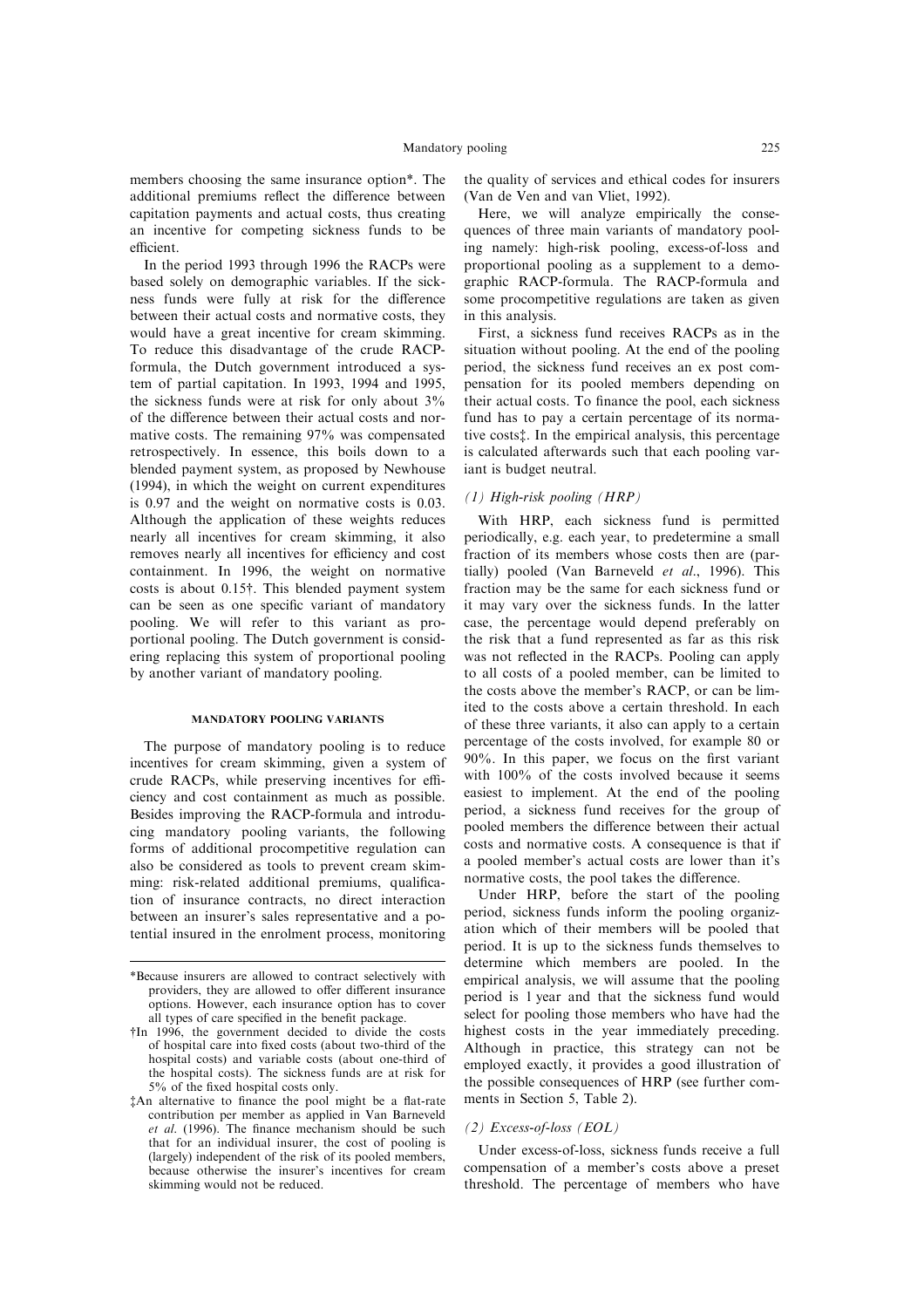costs above the threshold will probably not be the same for each sickness fund. Beebe's outlier pool proposal, in which HMOs receive a partial compensation of a member's costs above a preset threshold  $(45\%)$ , is a small modification of EOL (Beebe, 1992). Another difference is that EOL is budget neutral whereas Beebe's proposal is not.

Because contracts for reinsurance in the health insurance industry are typically written on an excess-of-loss basis, this mandatory pooling variant can be seen as a mandatory reinsurance program with a regulated reinsurance premium (Bovbjerg, 1992).

## (3) Proportional pooling (PP)

Under proportional pooling a sickness fund receives at the end of the pooling period  $a\%$  of the difference between the total costs it has incurred and the total normative costs of its members. This is a blended payment system, as proposed by Newhouse (1994), in which the weight on current expenditures is  $a\%$  and the weight on normative costs is  $(100 - a)\%$ . It can be seen as a mandatory reinsurance program with a regulated reinsurance premium in which  $a\%$  and  $(100 - a)\%$  come to the account of the reinsurer and sickness funds respectively ("quota share").

Important aspects of all pooling variants in this paper are that pooled members have the same benefits package and pay the same premium. In fact, pooled members would be typically unaware that their costs are pooled. Each sickness fund is obliged to contribute to the financing of the pool. The variants are budget-neutral from the regulator's point of view, they would only shift money from one sickness fund to another.

## DATA AND METHODS

The empirical analysis is based on panel data from "Zorg en Zekerheid", a sickness fund working in the western part of the Netherlands with about 420,000 members. The portfolio of this sickness fund is globally representative for all 9,4 million Dutch sickness fund members. The data set represent all, 245,720 individuals that were continuously enroled with Zorg en Zekerheid during the 4 year period  $1988-1991^*$ . Not all of these were actually included in the data set. All individuals hospitalized in 1988 (about 19,000 individuals) are included, supplemented by a random sample of about 31,000 persons from the group of individuals not hospitalized that year. The reason for this stratification is to get an over-representation of people with relatively poor health status, which is the most interesting group in the context of capitation payments. All results presented are corrected for the stratification, by means of weighing for age/sex and yes/no hospitalization in 1988.

For each member the data set comprises for 5 years, from 1988 to 1992, administrative information on annual health care expenditures and on hospitalizations. The annual per-person health care expenditures include the costs of inpatient room and board, inpatient and outpatient specialist care, dental care, physical therapy and ancillary services. The costs of drugs prescribed by physicians are available for 1992 only. The costs of care provided by the general practitioner (GP) are excluded because Dutch GPs receive a uniform annual fee for each patient on their list who is enroled with a sickness fund, regardless of medical consumption. All cost data refer to actual charges. The mean total costs per member in  $1992$  equals Dfl. 1,643. This can be divided into Dfl. 734 for inpatient care, Dfl. 546 for outpatient care and Dfl. 363 for prescribed drugst.

For each hospital admission in 1988, 1989, 1990 and 1991 the diagnosis is known in the form of the relevant code from the ICD-9-CM coding system (International Classification of Diseases, 9th edn, Clinical Modification). In principle, the disease is recorded that is diagnosed on admission because when a member is hospitalized the sickness fund has to be notified of the reason for admission. However, notification is often delayed until after the discharge, in which case the more informative discharge diagnosis is recorded. According to these diagnoses, members are classified on an annual basis into one of the nine original diagnostic cost groups (DCGs) developed by Ash et al. (1989). About 6.5% of the members is hospitalized in a certain year. Members without hospital admission are classified into DCG 0.

The empirical analysis starts with the estimation of two regression models, the RACP-model and the prediction-model. The RACP-model resembles a version of the demographic capitation formula that is employed in The Netherlands in 1996. It is based on age, gender, region and disability. With the prediction-model we attempt to predict the costs of individual members as good as possible given the available information on prior hospitalizations and prior costs in the three preceding years. The models are assumed to be linear in the coefficients and they both include an intercept. They are estimated by

<sup>\*</sup>Because we compare the consequences that the three pooling variants would have had in 1992, the members must be enroled on January 1, 1992. Since 1992 members can leave the panel data set, because of deaths and changes of insurer. About 3.1% of the members left the panel data set. All results presented are corrected by means of weighing for the number of months that members were enroled in 1992.

<sup>{</sup>In August 1997, one Dutch ¯orin was worth about  $0.50$  U.S. dollar.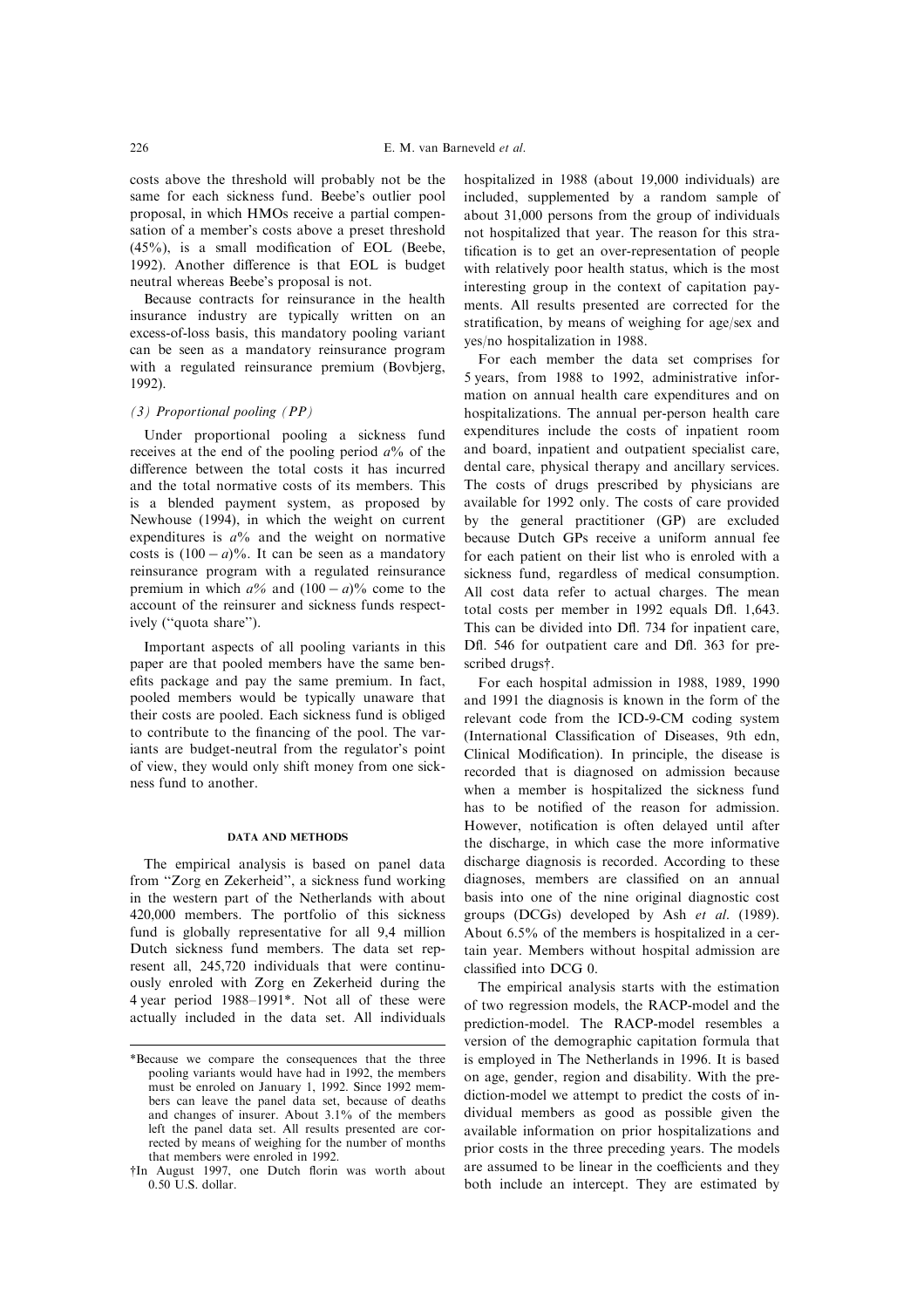Table 1. Description of regression models to predict costs in 1992

| Model       | Risk-adjusters                                                                                                                         | $R^2$ |  |
|-------------|----------------------------------------------------------------------------------------------------------------------------------------|-------|--|
| <b>RACP</b> | $35(2*18-1)$ age/sex<br>$d$ ummies + 1 $d$ ummy<br>for disability $+4$<br>dummies for<br>urbanization                                  |       |  |
| Prediction  | RACP-<br>adjusters $+3*4$<br>dummies for DCGs in<br>$1991, 1990, 1989 + 3$<br>continuous variables<br>for costs in 1991.<br>1990. 1989 | 0.15  |  |

 $N = 49,518$ 

To mitigate the influence of outliers in the prediction-model, we truncated the independent variables (= risk adjusters) "costs in 1989, 1990 and 1991" at Dfl. 50,000 per member. The dependent variable "costs in 1992" is *not* truncated.

The 4 dummies for DCGs contain DCG 1 and 2, DCG 3 and 4, DCG 5 and DCG 6-9, respectively.

A table with the estimated coefficients for both models is available from the authors upon request.

means of ordinary least squares\*, with an individual's annual health care expenditures in 1992 as dependent variable and the various sets of risk adjusters as independent variables (see section "Results", Table 1). These two models give us two costs predictions for each member. Subsequently, we define "good risks" as those members for whom the cost prediction based on the RACP-model is higher than that based on the Prediction-model. The others are referred to as "bad risks".

Of course, the results of the pooling variants depend on the degree of pooling. In this paper we use four degrees of pooling. These so-called pool levels are based on the HRP-variant with 1, 2, 3 and 4% pooled members, respectively. Using another data base, Van Barneveld et al. (1996) showed that the effectiveness of HRP quickly drops as the fraction of pooled members increases. It was concluded that HRP of less than 4% of the members would be most meaningful<sup>†</sup>. The parameters of the other variants are chosen so that the sickness fund would be at risk for the same percentage of total costs. We use this percentage as a rough measure of the incentives for efficiency and cost containment.

We mainly use two criteria to compare the pooling variants given a certain level of pooling. First, the reduction in financial risk for the sickness fund for three types of care. The higher this reduction, the lower the incentives for efficiency and cost con-

tainment. This gives an indication of the reduction of the incentives for efficiency for these types of care that would come along with a pooling variant. Second, the extent to which the demographic RACPs supplemented with pooling are able to adequately compensate the sickness fund for various subgroups of members, for example the good risks and the bad risks. The lower the predictable losses/ profits for various subgroups of members, the lower the incentives for cream skimming. This gives an indication of the reduction of the incentives for cream skimming that would result when using a certain pooling variant.

#### **RESULTS**

Table 1 presents the  $R^2$ -values of the two regression models, the RACP-model and the prediction-model. The  $R^2$ -value of the RACP-model is 0.05. This value is about one-third of the  $R^2$ -value of the prediction-model, which could be used by sickness funds to calculate cost predictions for their members. The predictive power of the predictionmodel is high. It has been estimated that for the types of health care expenditures we are analyzing here at most about 20% of the variance among individuals of all ages in annual expenditures is predictable (Newhouse et al., 1989; Van Vliet, 1992). Therefore, we believe that the prediction-model represents a model that can hardly be improved upon, given the available data.

Comparing the two cost predictions for each member, about 81% of the members appear to be good risks and 19% bad risks. Without pooling, the mean predictable profit on good risks would be Dfl. 472 and the predictable loss on bad risks would be  $Df. 2,065$ . This finding is in line with previous research showing that RACPs based on demographic variables leave ample room for cream skimming.

To analyze HRP empirically, we have to make an assumption about the selection strategy that will be employed by sickness funds to select members for pooling. Table 2 shows the consequences of two selection strategies that could be employed.

If the sickness fund selects those members for HRP (for  $1\%$  of the members) who have the highest predictable losses (cost prediction via the prediction-model minus cost prediction via the RACP-model), the pooled members account for 10.2% of total costs. Their normative costs are only  $1.9\%$  of total costs. Thus the difference is  $8.3\%$  of total costs.

If the sickness fund selects those members who have had the highest costs in the previous year, the pooled members account for 9.5%, the normative costs are  $1.9\%$  and the difference is 7.6% of total costs. Improving the latter, simple selection strategy in this case would increase the sickness fund's revenue by about  $0.7\%$   $(8.3-7.6\%)$  of the total costs.

<sup>\*</sup>Although our health care expenditure data are highly skewed, OLS estimation does not seem to cause estimation problems. For instance, Lamers and van Vliet (1996) have used the two-part model developed by Duan et al. (1983) to capture skewness. The predictive accuracy of this two-part model was comparable to that of the more simple linear model which is in line with the findings of Duan et al.  $(1983)$ .

<sup>{</sup>The same analysis applied in the present data set leads to the same conclusion.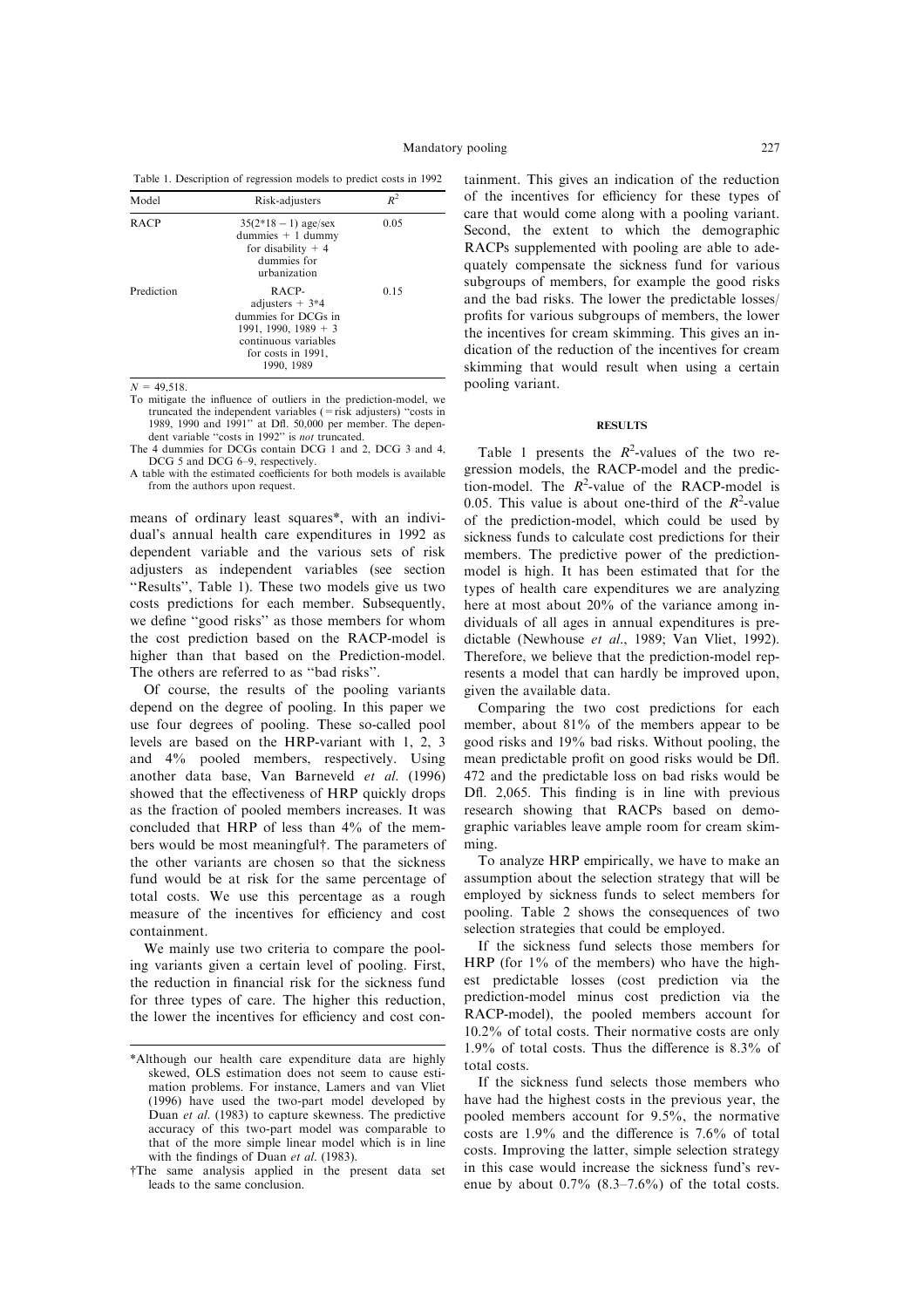|                   | $1\%$                                                             | $2\%$ | $3\%$ | $4\%$ |
|-------------------|-------------------------------------------------------------------|-------|-------|-------|
|                   | Pooled members selected on the basis of their predicted loss      |       |       |       |
| Actual costs      | 10.2                                                              | 15.1  | 19.2  | 22.3  |
| Normative costs   | 1.9                                                               | 3.7   | 5.3   | 6.8   |
| Difference        | 8.3                                                               | 11.4  | 13.9  | 15.5  |
|                   | Pooled members selected on the basis of their total costs in 1991 |       |       |       |
| Actual costs      | 9.5                                                               | 14.2  | 17.7  | 20.4  |
| Normative costs   | 1.9                                                               | 3.7   | 5.3   | 6.7   |
| <b>Difference</b> | 7.6                                                               | 10.5  | 2.4   | 13.7  |

Table 2. Actual and normative costs as a percentage of total costs for pooled members under HRP, 1992

 $N = 49,518$ .

Overall mean costs in 1992 are Dfl. 1,643.

The normative costs equal the predicted costs via the RACP-model.

The predicted loss for a member is calculated as the predicted costs via the prediction-model minus the predicted costs via the RACPmodel.

| Table 3. Description of mandatory pooling variants |  |  |
|----------------------------------------------------|--|--|
|                                                    |  |  |

| Pool level     | Reduction in financial risk High-risk pooling (HRP)<br>$(\%)$ | $\binom{0}{0}$ | Excess-of-loss (EOL) | Proportional pooling (PP)<br>(0, 0) |
|----------------|---------------------------------------------------------------|----------------|----------------------|-------------------------------------|
|                | 9.5                                                           |                | Dfl. 33,000          | 9.5                                 |
|                | 14.2                                                          |                | Dfl. 23,300          | 14.2                                |
|                | 17.7                                                          |                | Dfl. 18,700          | 17.7                                |
| $\overline{4}$ | 20.4                                                          |                | Dfl. 16,000          | 20.4                                |

 $N = 49,518$ 

Overall mean costs in 1992 are Dfl. 1,643.

Under HRP, the pooled members are selected on the basis of their costs in 1991.

Under HRP, the reduction in financial risk is calculated as the actual costs of the pooled members as a percentage of total costs.

Under EOL, the reduction in financial risk is calculated as the actual costs above the threshold as a percentage of total costs.

In the situation of HRP for 2, 3 and 4% of the members, this increase in revenue would be about 0.9, 1.5 and 1.8% of total costs, respectively.

We will assume in the empirical analyses that sickness funds would select for HRP those members who have had the highest costs in the year immediately preceding. This way, we slightly underestimate the potential of HRP because a sickness fund could employ better selection strategies. On the other hand we slightly overestimate the potential of HRP because lags in claims processing would prevent sickness funds from employing this strategy exactly and because they have no claims history of new enrollees. However, sickness funds might use the most recent claims history available for their members and for new members some relevant indicator of the claims history might be passed from one insurer to another\*. Based on these considerations, we believe that our empirical analysis provides a good illustration of the possible consequences of HRP.

Given the HRP-variants with 1, 2, 3 and 4%, respectively, we looked, by trial and error, for variants of EOL, that would leave the sickness fund at risk for the same percentage of total costs. Table 3 presents these pooling variants.

In the case of HRP for 1% of the members, the sickness fund is not at risk for 9.5% of the costs. The same percentage is reached with EOL using a threshold of  $Df. 33,000$ . In the four pool levels the sickness fund is not at risk for 9.5, 14.2, 17.7 and 20.4% of the costs respectively. Although these pooling variants reduce the incentives for efficiency, they certainly do not eliminate them. The sickness fund would remain at risk for about 80 to 90% of its expenditures.

The activities of sickness funds to promote efficiency might be different for different types of care. Therefore, Table 4 presents the percentage of costs for which the sickness fund is not at risk for three types of care.

Table 4 shows that given a certain pool level, EOL would result in a relatively high reduction of the sickness fund's financial risk for inpatient care. With HRP this reduction would be lower. The opposite holds for outpatient care and prescribed drugs.

In sum, Tables 3 and 4 show that all pooling variants reduce the incentives for efficiency, but they would keep the sickness funds responsible for the vast majority of their expenditures. Next, we will analyze which pooling variant leads to the largest reduction in incentives for cream skimming given a certain pool level.

Table 5 presents predictable profits and losses per member for various subgroups, without pooling and with pool level 2 and 4.

About 36% of the members had no costs in 1991. Without pooling the predictable profit in 1992

<sup>\*</sup>If insurers update their claims ®les every month, they can use information from the first 10 or 11 months of a year to decide whether members are pooled for the next year. With respect to new enrollees an alternative might be to pass on from one insurer to another information whether a member was pooled in the previous year.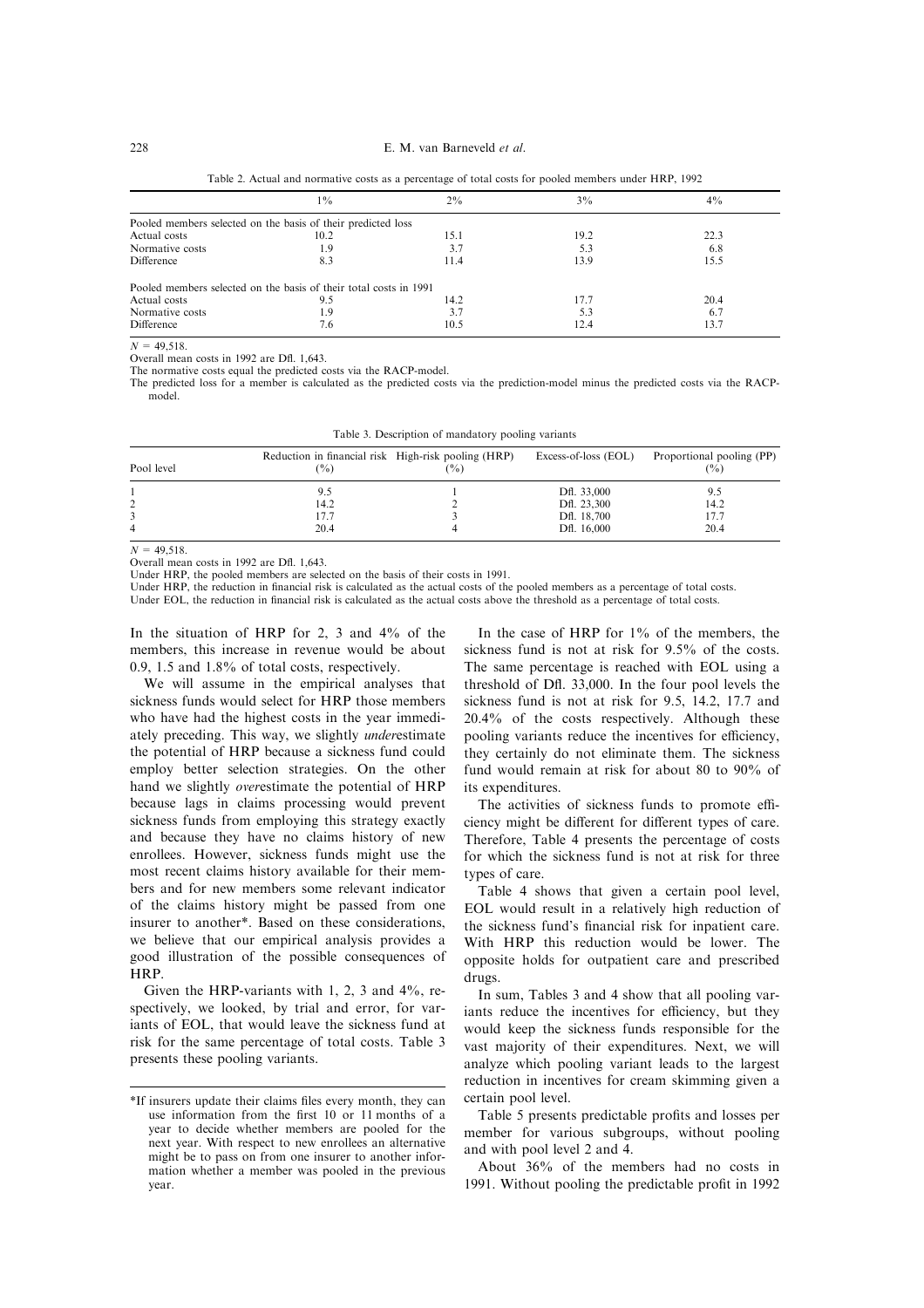|                |            | Inpatient care | Table 4. Reduction in financial risk $(\%$ ) for inpatient care, outpatient care and prescribed drugs<br>Outpatient care |            | Prescribed drugs |            | All types of care |
|----------------|------------|----------------|--------------------------------------------------------------------------------------------------------------------------|------------|------------------|------------|-------------------|
| Pool level     | <b>HRP</b> | EOL            | <b>HRP</b>                                                                                                               | <b>EOL</b> | <b>HRP</b>       | <b>EOL</b> |                   |
|                | 12.8       | 16.6           | 8.0                                                                                                                      | 4.3        | 5.1              | 2.6        | 9.5               |
|                | 19.3       | 24.9           | 11.0                                                                                                                     | 6.3        | 8.9              | 4.3        | 14.2              |
|                | 23.5       | 30.8           | 13.4                                                                                                                     | 8.0        | 12.2             | 5.8        | 17.7              |
| $\overline{4}$ | 26.7       | 35.0           | 15.9                                                                                                                     | 9.3        | 14.6             | 7.4        | 20.4              |

Table 4. Reduction in financial risk (%) for inpatient care, outpatient care and prescribed drugs

 $N = 49,518$ .

 $HRP =$  high-risk pooling,  $EOL =$  excess-of-loss.

Under EOL, the costs above the threshold for a member are divided into inpatient care, outpatient care and prescribed drugs in proportion of the total costs for these types of care for the member involved.

Under proportional pooling (PP), the reduction in financial risk for inpatient care, outpatient care and prescribed drugs are the same as the reduction in financial risk for all types of care.

for this subgroup is Dfl. 783 per member. All pooling variants reduce this profit. Given pool level 2, the biggest reduction is achieved by EOL (to Dfl. 622) and the least by PP (to Dfl. 672). For the  $2\%$ group with the highest costs in 1991 the predictable loss in 1992 without pooling is Dfl. 8,796 per member. Given pool level 2, HRP reduces this loss to Dfl. 442, which equals the mean pool contribution for the members involved that would be charged to finance the pool. This result is caused by the assumption we made that under HRP the sickness fund would select for pooling those members with the highest cost in the preceding year. For the other variants the remaining predictable loss in 1992 for those with the highest costs in 1991 is at least Dfl. 4,997 per member.

Almost 80% of the members had no hospitalization in the previous 4 years. Without pooling the predictable profit for this group is Dfl. 432 per member. Given pool level 2, the biggest reduction is achieved by  $HRP$  (to  $Dfl. 274$ ) and the least by  $PP$ (to Dfl. 371). About  $0.2\%$  of the members had at least one hospitalization in each of the previous 4 years. Without pooling the predictable loss for this group is Dfl. 16,889 per member. Given pool level 2, HRP reduces this loss to  $Df.$  3,730. For EOL the remaining predictable loss is more than twice as high (Dfl. 8,428). For PP the remaining predictable loss is almost four times as high (Dfl. 14,491).

Using pool level 4 instead of pool level 2 would further reduce the predictable profits and losses.

| Subgroups                      | $\frac{0}{0}$ | Mean costs 1992<br>$(Df.$ ) | Mean result 1992 (Dfl.) |               |                 |                 |
|--------------------------------|---------------|-----------------------------|-------------------------|---------------|-----------------|-----------------|
|                                |               |                             | Without pooling         | <b>HRP 2%</b> | EOL Dfl. 23,300 | PP $(a = 14.2)$ |
| Total costs in 1991            |               |                             |                         |               |                 |                 |
| $\Omega$                       | 36.4          | 741                         | 783                     | 623           | 622             | 672             |
| $1 - 4,946$                    | 59.6          | 1,733                       | $-99$                   | $-271$        | $-143$          | $-85$           |
| 4,947-9,853                    | 2.0           | 5,060                       | $-2,546$                | $-2,811$      | $-2,066$        | $-2,185$        |
| >9,853                         | 2.0           | 11,974                      | $-8,796$                | $-442$        | $-4,997$        | $-7,547$        |
| No. years with hospitalization |               |                             |                         |               |                 |                 |
| $\boldsymbol{0}$               | 79.7          | 1,074                       | 432                     | 274           | 300             | 371             |
| $\mathbf{1}$                   | 15.6          | 2,970                       | $-933$                  | $-764$        | $-694$          | $-801$          |
| $\overline{c}$                 | 3.7           | 5,586                       | $-3,020$                | $-1,866$      | $-2,200$        | $-2,591$        |
| 3                              | 0.8           | 11,024                      | $-7,987$                | $-3,276$      | $-4,764$        | $-6,853$        |
| $\overline{4}$                 | 0.2           | 20,156                      | $-16,889$               | $-3,730$      | $-8,428$        | $-14,491$       |
|                                |               |                             |                         | HRP $4\%$     | EOL Dfl. 16,000 | PP $(a = 20.4)$ |
| Total costs in 1991            |               |                             |                         |               |                 |                 |
| $\overline{0}$                 | 36.4          | 741                         | 783                     | 575           | 567             | 623             |
| $1 - 4,946$                    | 59.6          | 1,733                       | $-99$                   | $-322$        | $-153$          | $-79$           |
| 4,947-9,853                    | 2.0           | 5,060                       | $-2,546$                | $-431$        | $-1.793$        | $-2,027$        |
| >9,853                         | 2.0           | 11,974                      | $-8,796$                | $-434$        | $-3,967$        | $-7,002$        |
| No. years with hospitalization |               |                             |                         |               |                 |                 |
| $\boldsymbol{0}$               | 79.7          | 1,074                       | 432                     | 210           | 255             | 344             |
| 1                              | 15.6          | 2,970                       | $-933$                  | $-639$        | $-611$          | $-743$          |
| $\overline{\mathbf{c}}$        | 3.7           | 5,586                       | $-3,020$                | $-1,356$      | $-1,847$        | $-2,404$        |
| 3                              | 0.8           | 11,024                      | $-7,987$                | $-2,121$      | $-3,871$        | $-6,358$        |
| $\overline{4}$                 | 0.2           | 20,156                      | $-16,889$               | $-1,238$      | $-6,541$        | $-13,443$       |

Table 5. Mean costs and mean results in 1992 per member for various subgroups (Dfl.)

 $N = 49,518$ . Overall mean costs are Df. 1,643.

 $HP =$ high-risk pooling, EOL = excess-of-loss, PP = proportional pooling.

Without pooling, the result per member is calculated as normative costs minus actual costs.

With pooling, the result per member is calculated as normative costs plus reimbursement from the pool minus the contribution which is used to finance the pool.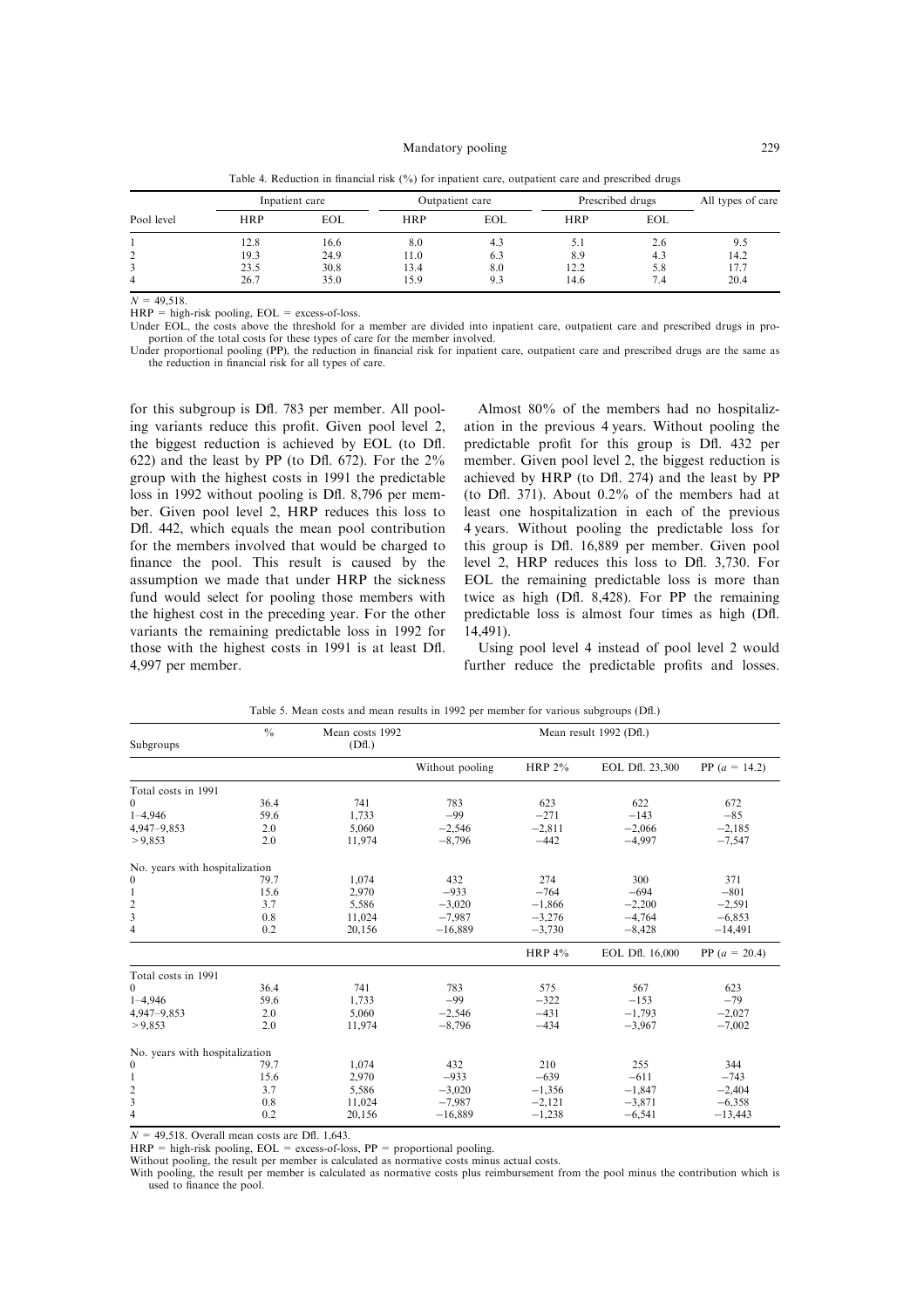| Pool level        | <b>HRP</b> | <b>EOL</b> | PP   |
|-------------------|------------|------------|------|
|                   | 25.9       | 19.8       | 9.5  |
| <sup>1</sup><br>∸ | 36.0       | 28.1       | 14.2 |
| 3                 | 42.4       | 33.4       | 17.7 |
| $\overline{4}$    | 46.7       | 37.2       | 20.4 |

Table 6. Percentage drop in predictable losses for the bad risks

 $N = 49,518$  Overall mean costs are Dfl 1,643.

 $HRP =$  high-risk pooling,  $EOL =$  excess-of-loss,  $PP =$  proportional pooling.

Bad risks are defined as those members for whom the cost prediction based on the prediction-model is higher than that based on the RACP-model.

Without pooling the predictable loss for bad risks (19% of the members) is Dfl. 2,066 per member, the predictable profit for good risks  $(81\%$  of the members) is Dfl. 472 per member.

Although even with pool level 4 there remain predictable profits and losses for the various subgroups, Table 5 shows that the addition of pooling to demographic RACPs may substantially reduce predictable profits and losses for the investigated subgroups. This implies that the addition of pooling will substantially lower the incentives for cream skimming which are inherent in a demographic RACP-formula.

Of course many other subgroups could be added to Table 5. However, in order to give an indication of the incentives for cream skimming in just one figure, we divide the members in good risks and bad risks with the regression models of Table 1. Without pooling predictable profits will be made on good risks while predictable losses are incurred on bad risks. Table 6 presents the percentage drop in predictable losses for the bad risks. This percentage is the same as the drop in predictable profits on the good risks.

Table 6 clearly shows that given a certain pool level, HRP leads to the largest and PP to the smallest drop in predictable losses.

In sum, Tables 5 and 6 show that all pooling variants reduce predictable profits and losses for subgroups of members. Therefore, all variants reduce the incentives for cream skimming which are inherent in demographic RACPs. Given a certain pool level, HRP gives the best results.

#### **CONCLUSIONS**

This study shows that, as a supplement to demographic RACPs, various mandatory pooling variants may substantially reduce the incentives for cream skimming which are inherent in such crude RACPs. For example, without pooling, the mean predictable loss in 1992 for the 0.2% members who have had at least one hospitalization in each of the previous 4 years is about Dfl. 17,000 per member. Given pool level 2, HRP reduces this loss by 78%, EOL by 50% and PP reduces this loss by 14%.

Because these three main pooling variants include ex post compensations to sickness funds, they also reduce the incentives for efficiency and cost containment. In the above mentioned example, the sickness funds are at risk for about 86% of their expenditures.

In this paper, we used four levels of pooling whereby the sickness funds are at risk for about 80 to 90% of their expenditures. Therefore, the analyzed variants, although they reduce the sickness funds' incentives for efficiency and cost containment, certainly do not eliminate these incentives.

With EOL the reduction in predictable losses for bad risks, i.e. those members expected to be unpro fitable given the RACPs without pooling and the regulatory regime for setting additional premiums, varies from 20% to 40%. With HRP this reduction varies from 26% to 47%. With PP, the reduction would be 10% to 20% only. Therefore, we conclude that HRP is the most effective of these three main pooling variants.

#### DISCUSSION

In this paper we used the percentage of total costs for which an insurer is at risk as a rough measure of incentives for efficiency and cost containment. Of course, the incentives for efficiency and cost containment will not be exactly the same given such a percentage. For example, Table 4 shows differences in the percentage of costs for which an insurer is at risk for different types of care. The following qualitative considerations seem relevant as well.

With HRP, the lower the ratio of unpredictable users and predictable users of specific, expensive types of care, the lower the incentives for efficiency and cost containment for these types of care.

Further research focusing on the consequences of pooling variants for the incentives for efficiency and cost containment concerning specific, expensive types of care seems worthwhile.

With EOL, the insurers have an incentive for efficiency and cost containment as long as it is uncertain whether a member will have costs above the threshold. Because for some members it is certain at the start of the pooling period that they will have costs above the threshold, we seem to have underestimated the reduction of incentives for efficiency and cost containment in the case of EOL. The extent of this underestimation is a topic for further research.

If the additional premiums that health insurers collect themselves were allowed to be risk-rated,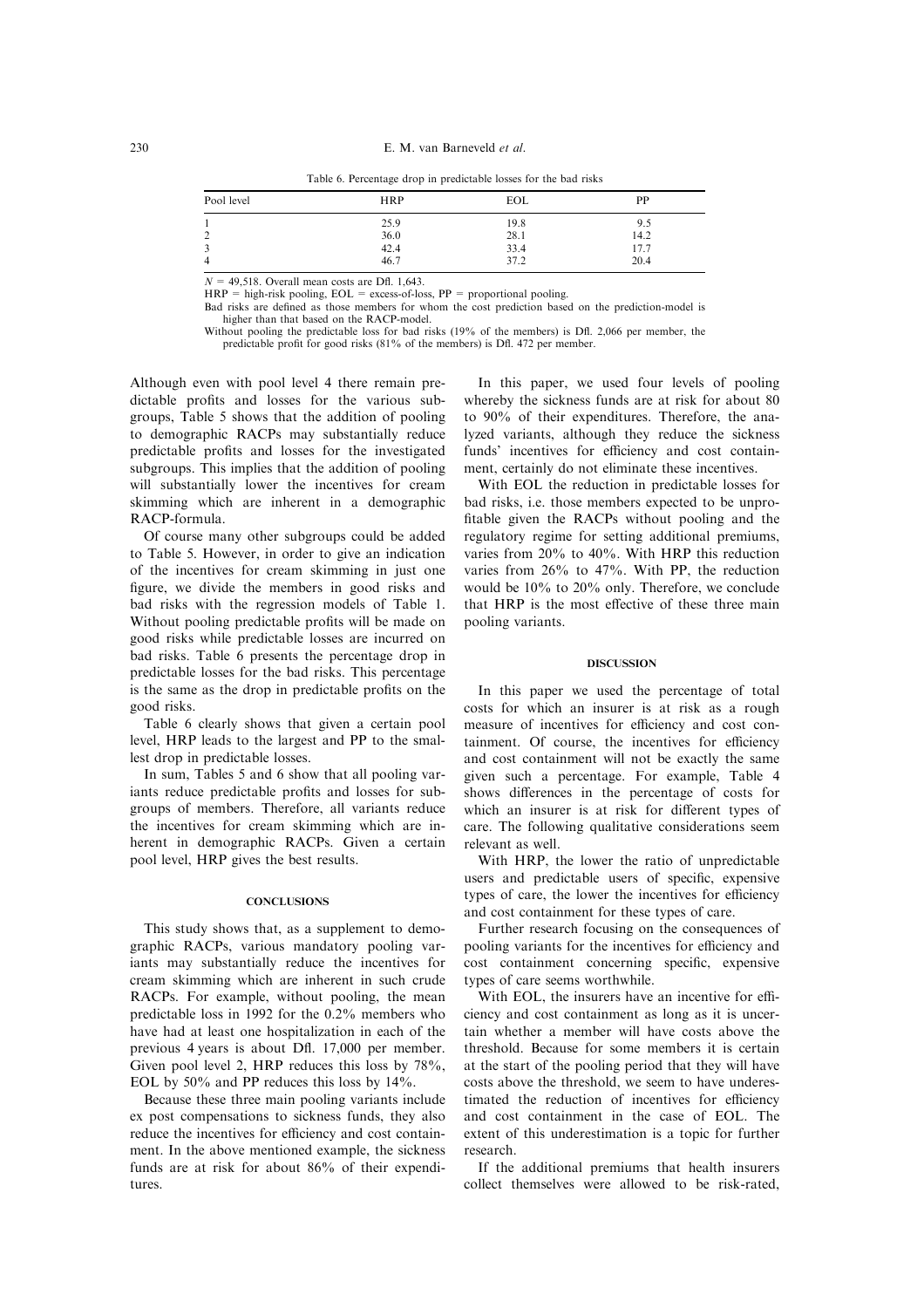they might adjust a member's additional premium to its expected costs minus the risk-adjusted capitation payment. In that case, cream skimming is not likely to emerge as a serious problem. However, such premium differentiation may have socially undesirable effects. Therefore, without any regulation with respect to the additional premium, it seems useful to study the extent of premium differentiation faced by members given some premium calculation formula used by health insurers and given the RACP-formula. If the extent of premium differentiation faced by members is considered to be too large, it can be mitigated by EOL and PP. It is not clear how to use HRP in this situation, because it is not clear which risk-rated premium a health insurer should quote to members who are likely pooled. Before calculating risk-rated premiums, an insurer has to know for which part of future expenditures of a potential member it is at risk. But with HRP an insurer will select members for pooling after it knows all the members in its portfolio for the upcoming pooling period. However, the calculation of risk-rated premiums has to be done much earlier. In the situation where a health insurer has to quote the same premium to all members, problems with the calculation of this premium hardly arise.

In this paper we analyzed three main variants of mandatory pooling separately. We assumed that the regulator's objective with pooling is to reduce the incentives for cream skimming which are inherent in demographic RACPs. Given the large sickness funds in The Netherlands, offering protection against the risk of an unexpected high proportion of high-cost members is not the regulator's objective. In other situations where capitation does not involve large insurance companies but relatively small GP-fundholders (United Kingdom) or HMOs (United States), it could be the regulator's objective to prevent cream skimming and, at the same time, to protect the fundholders' or HMO's solvency. In that case a combination of HRP and one of the two other pooling variants could be useful. Another option could be to use HRP in combination with voluntary risk-rated reinsurance techniques.

Many countries have implemented RACPs to competing health insurers as a part of marketoriented health care reforms. RACPs can constitute the entire revenue for insurers, as is the case in Israel, or the RACPs can be supplemented with additional premiums. In the latter case, this study assumes that government regulation requires a sickness fund to quote the same premium to all members choosing the same insurance option. This assumption is satisfied in, for example, Belgium, Switzerland and The Netherlands. Currently these countries use a demographic RACP-formula. The implementation of improved RACPs appears to be a long way from theory to practice. Therefore, we recommend these countries to supplement their crude RACPs with an extensive form of mandatory pooling. Besides trying to improve the RACP-formula, further research on and experimentation with forms of mandatory pooling seems a promising way forward.

Acknowledgements—The authors thank the health insurance organization "Zorg en Zekerheid" for providing the data set. The opinions expressed in this paper are solely those of the authors and do not necessarily reflect those of the afore-named organization.

### **REFERENCES**

- Anderson, G. F., Steinberg, E. P., Powe, N. R., Antebi, S., Whittle, J., Horn, S. and Herbert, R. (1990) Setting payment rates for capitated systems: A comparison of various alternatives. Inquiry 27, 225-233.
- Ash, A., Porell, F., Gruenberg, L., Sawitz, E. and Beiser, A. (1989) Adjusting medicare capitation payments using prior hospitalization data. Health Care Financing  $R$ eview 10. 17–29.
- Beck, K. and Zweifel, P. (1996) Improving on risk adjustment in Swiss health insurance. Paper presented at the International Health Economics Association Conference. Vancouver, Canada, May 19-23.
- Beebe, J. C. (1992) An outlier pool for medicare HMO payments. Health Care Financing Review 14, 59-63.
- Bovbjerg, R. R. (1992) Reform of financing for health coverage: what can reinsurance accomplish? Inquiry 29, 158±175.
- Chinitz, D. P. (1994) Reforming the Israeli health care market. Social Science and Medicine 39, 1447-1457.
- Duan, N., Manning, W. G., Morris, C. N. and Newhouse, J. P. (1983) A comparison of alternative models for the demand for medical care. Journal of Business and Economic Statistics 1, 115-126.
- Ellis, R. P., Pope, G. C., Iezzoni, L. I., Ayanian, J. Z., Bates, D. W., Burstin, H. and Ash, A. S. (1996) Diagnosis-based risk adjustment for medicare capitation payments. Health Care Financing Review 17, 101-128.
- Kesenne, J., Health care reform and risk structure compensation (1995) Paper presented at a conference on Risk Structure Compensation organized by the Association Internationale de la Mutualité  $(AIM)$ . Maastricht, The Netherlands, Oct. 11.
- Lamers, L. M. and van Vliet, R. C. J. A. (1996) Multiyear diagnostic information from prior hospitalizations as a risk-adjuster for capitation payments. Medical Care 34, 549±561.
- Lubitz, J., Beebe, J. and Riley, G. (1985) Improving the medicare HMO payment formula to deal with biased selection. In Advances in Health Economics and Health Services Research, eds. R. M. Scheffler and L. F. Rossiter, Vol. 6. JAI Press, Greenwich.
- Newhouse, J. P. (1994) Patients at risk: health reform and risk adjustment. Health Affairs 13, 132-146.
- Newhouse, J. P., Manning, W. G., Keeler, E. B. and Sloss, E. M. (1989) Adjusting capitation rates using objective health measures and prior utilization. Health Care Financing Review 10,  $41-54$ .
- Nonneman, W. and van Doorslaer, E. (1994) The role of sickness funds in the Belgian health care market. Social Science and Medicine 39, 1483-1495.
- Swartz, K. (1995) Reducing risk selection requires more than risk adjustments. *Inquiry* 32, 6-10.
- Van Barneveld, E. M., van Vliet, R. C. J. A. and van de Ven, W. P. M. M. (1996) Mandatory high-risk pooling: an approach to reducing incentives for cream skimming.  $Inquiry$  33, 133-143.